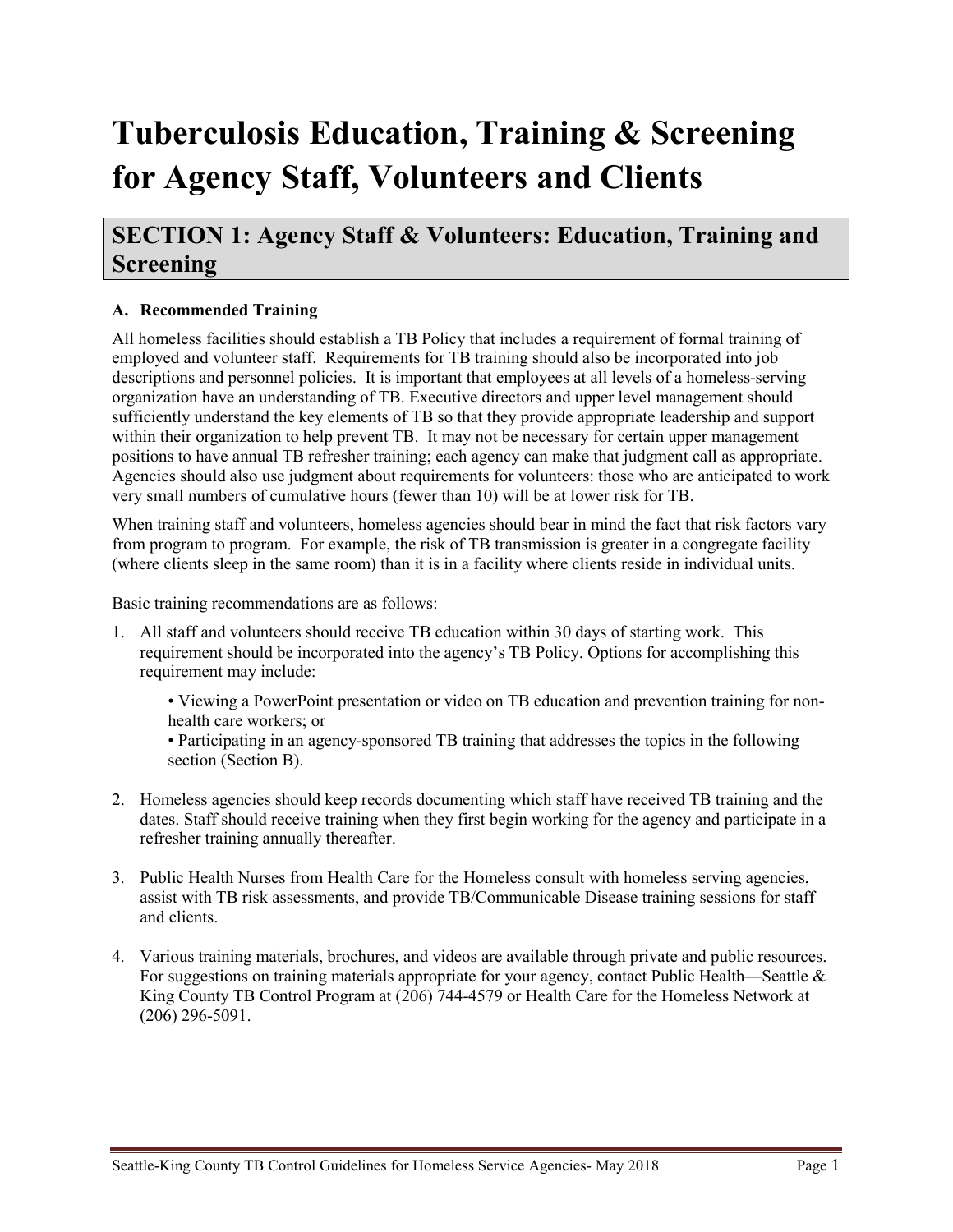## **B. Sample TB Training Outline**

It is recommended that TB training be provided to all staff and cover, at a minimum, the following topics:

- 1. What is Tuberculosis?
	- a. TB incidence in Seattle & King County
	- b. TB incidence among the homeless population
- 2. Tuberculosis transmission: How it is given to others.
- 3. The difference between TB infection and TB disease.
- 4. Who is at risk for TB infection and disease?
- 5. TB and HIV connection.
- 6. The signs and symptoms of active TB disease.
- 7. Interpretation of TB skin testing: What a positive skin test means.
- 8. The difference in TB skin test requirements for different types of staff and clients.
- 9. How to effectively ask a client about TB symptoms.
- 10. Cultural considerations.
- 11. How to evaluate and handle clients who seek shelter and are suspected of having active TB disease.
- 12. TB prevention measures: How can shelter staff protect themselves and their clients?
	- a. Where tissues and masks are stored.
	- b. Importance of using tissues to cover coughs and other preventive measures.
	- c. Ventilation.
- 13. Identifying and referring persons for medical evaluation (Cough Alert Policy).
- 14. TB policies and procedures.
- 15. Referral mechanisms:
	- a. TB Clinic and other Public Health Clinics.
	- b. HCHN clinics in shelters.
	- c. Community clinics and other primary care sites.
- 16. The importance and means of maintaining confidential client information and records.

### **C. Recommended Screening for Homeless Agency Staff & Volunteers**

A TB counseling, screening, and prevention program for homeless agency staff—including volunteers should be established to protect both staff and clients. Screening requirements should be included in the agency TB policy, in job descriptions, and in personnel policies. It is recommended that agencies develop their screening policy in collaboration with Public Health Seattle & King County TB Program.

Homeless agency staff that has positive TB skin (TST) or blood test (IGRA) results should be evaluated to rule out active TB first. Documentation of the results of the IGRA/TST among the homeless shelter staff can offer valuable information to assess current infection control practices. Please note that Public Health—Seattle & King County recommends different TB screening practices for homeless agency staff than it does for the clients of homeless agencies. .

### **1. Recommended Screening**

All homeless shelter staff should have baseline TB screening on record. Some shelter staff may need to be evaluated on an annual basis, depending on the site's risk assessment and on the incidence of active TB cases at your facility. Public Health's TB Control Program can offer suggestions for your agency upon request. All homeless shelters should have a written and enforced policy that staff will be required to show proof of TB screening. Screening for TB consists of TB disease screening (symptom review and possibly chest x-ray and sputum examination) and latent TB infection screening (TB skin or blood test).

The first TB skin testing should be done prior to, or on the first day of employment. If an employee has tested positive for TB in the past and can provide documentation of his/her status, s/he should not have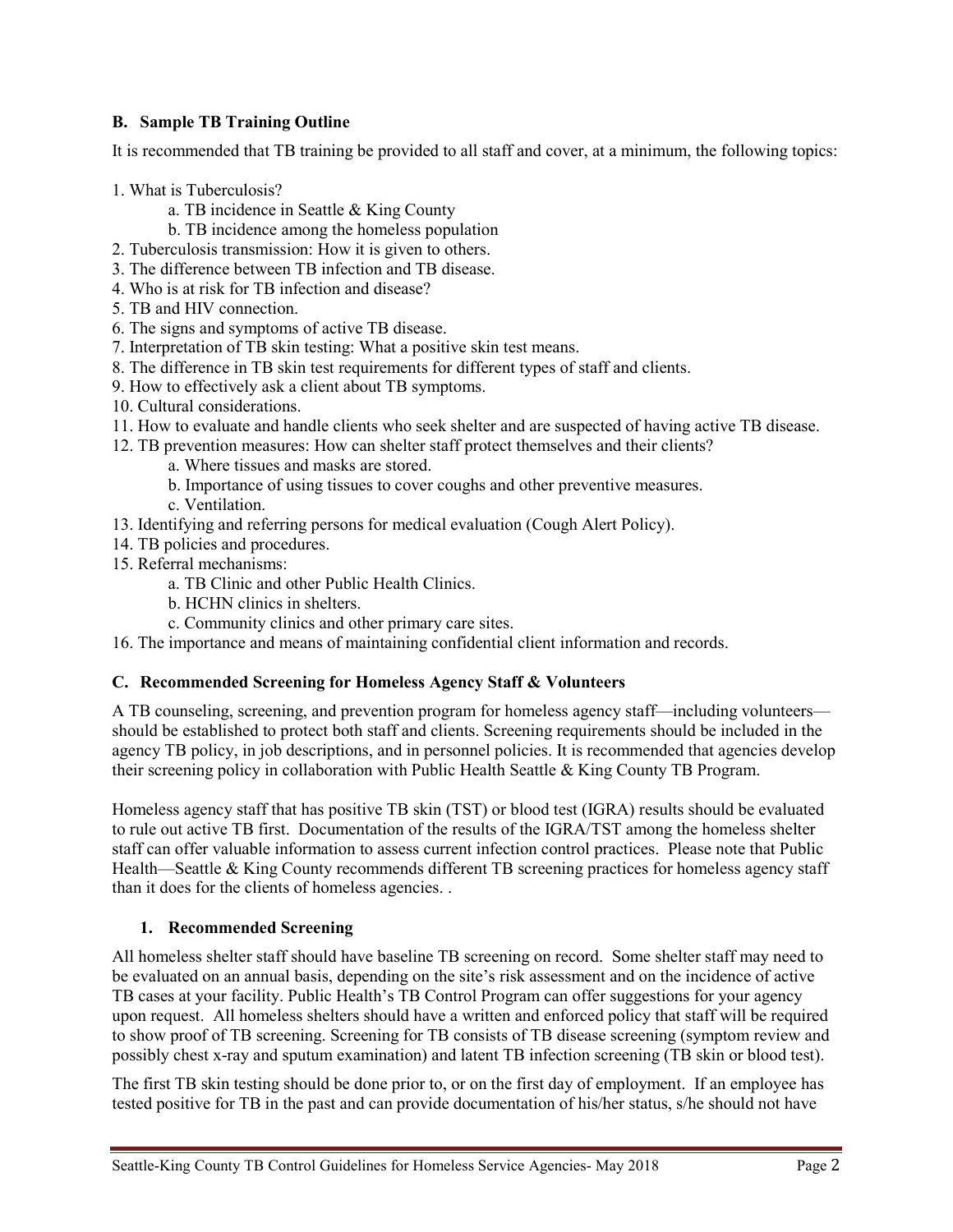another blood (IGRA) or skin test (TST). Instead, s/he should be screened with a chest x-ray or have a TB symptom assessment (questionnaire) to identify any symptoms of active TB.

Agencies should appoint one person responsible for documenting TB status and blood/skin-test results of all staff and volunteers. The tuberculosis and immune status of staff members is confidential health information and individual privacy is protected by law.

# **2. Two-Step TB Skin Testing**

Two step TB skin testing means that a second TB skin test is placed 1-3 weeks after the first skin test on all staff whose first skin test was negative (no skin reaction). Some people infected with TB may have a negative reaction to the skin test if many years have passed since they became infected. They may have a positive reaction to a subsequent skin test because the initial test stimulates their ability to react to the test. Therefore, a second test ensures that any staff members with an old TB infection are identified. Two-step testing or a single blood test is recommended for new hire employees.

Staff that have not had a documented negative TB screening with a skin or blood test within the last 12 months will be required to undergo two step baseline TB skin testing (1-3 weeks apart) or a blood test.

Two-step skin testing may prove to be a practical challenge for some programs to implement for new employees. Without the two-step testing, an agency may potentially delay finding out information on the true TB status of an employee. While this is not the ideal, recommended method of testing, a single skin test is better than none. Alternatively, one blood test can be administered.

### **3. Staff Who Are Skin or Blood Test Positive (+TST/+IGRA)**

Recommendations for staff that have positive skin tests:

- Have an initial chest x-ray or provide documentation regarding a chest x-ray (written report of a chest x-ray within the past 6 months).
- Complete symptom questionnaire (see Appendix E for a sample symptom questionnaire).
- Receive a medical evaluation to determine need for further workup or treatment.
- An administrator of the homeless agency should notify the TB Control Program of a new conversion (a new conversion is when a person has a positive skin or blood test after previously testing negative). The TB Control Program may conduct a coordinated investigation if there are multiple converters at a shelter or other homeless service site because it may be an indicator of exposure to infectious TB at the facility.

### **4. Staff Who Are Symptomatic or Suspected of Having TB Disease**

Staff that is symptomatic (show signs of disease) or are suspected of having active TB disease shall be required to have:

- An immediate medical evaluation through either his/her private medical provider, a Public Health Clinic site or at a community health center. The medical evaluation will include a IGRA or TST and/or chest x-ray within 48 hours.
- Be immediately excluded from the workplace until confirmed non-infectious.

### **5. Staff Who Have HIV/AIDS or Compromised Immune Systems**

Immunocompromised staff or volunteers will need TB screening by symptom review and chest xray since TB blood and skin testing may be falsely negative for these individuals. They also need informed counseling of the potential risk of acquiring TB on the job due to their medical condition.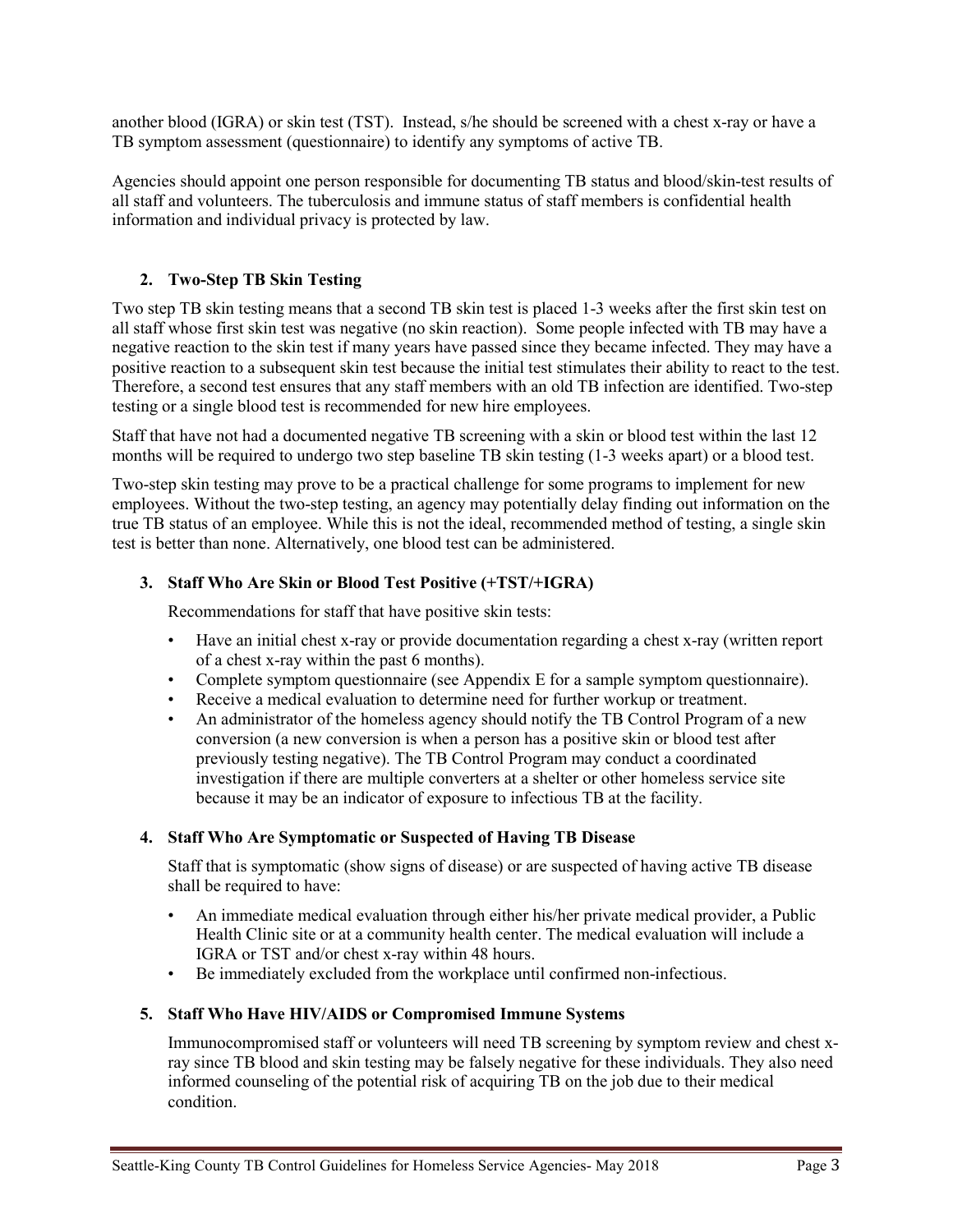#### **6. Resources for Staff TB Testing in Seattle & King County**

TB testing by appointment is available at Community Health Centers and most private physician offices.

TB testing is available for agency staff covered under employer contracts for TB tests at:

• Downtown Public Health Center (206) 296-4755, 2124 Fourth Avenue, Seattle WA 98121

If you have any questions regarding staff TB testing, call Health Care for the Homeless Network at (206)-296-5091.

# **SECTION 2: TB Screening of Homeless Agency Clients**

#### **A. Screening Clients at Admission**

Every client who has a cough does not have active TB and thus they should not be turned away before assessment. However, homeless agency staff is encouraged to offer masks or tissues to a client who is coughing and provide education about the importance of covering one's mouth when coughing.

#### **Recommendations on admission:**

- **Attendance Logs and Bed maps**. On a daily basis, all clients entering shelters or day centers must sign in or be signed in upon arrival at the facility. The client's first and last name should be clearly printed (legible) and it should be evident what date(s) the client stayed at the program. If the program rotates location, the sign-in log should also state the location of the program that night. If the program has a system for identifying bed numbers or locations (bed map), that would ideally be recorded in the log as well. This serves as a record should TB contact investigation become necessary. All client logs should be kept for a minimum of three months. If possible, keep records for six months.
	- o Review of attendance logs was invaluable in the investigation of the 2002-03 TB outbreak, and allowed Public Health to quickly identify people who had been in close contact with people who had active TB disease.

#### **Health Assessment Recommendations:**

- Many homeless service agencies conduct some form of intake to determine a given clients' needs and concerns. As part of this assessment, it is important to ask a series of health-related questions. Your agency assessment form should include questions specific to TB symptoms.
- When a client with a cough is identified, he or she should be taken aside by shelter staff and asked if he/she has had a cough for more than three weeks.
- Further information on the following clinical symptoms of TB disease would be useful.
	- o Weight loss
	- o Night sweats for more than a week
	- o Fever for more than a week
	- o Bloody phlegm or coughing up blood
- Advise client to cover their nose and mouth with tissue when coughing.

#### **Getting Symptomatic Clients to a Health Care Provider**

• Homeless people may have serious coughs for many different reasons: colds and flu, smoking, asthma, emphysema/chronic bronchitis (COPD), and TB – among others.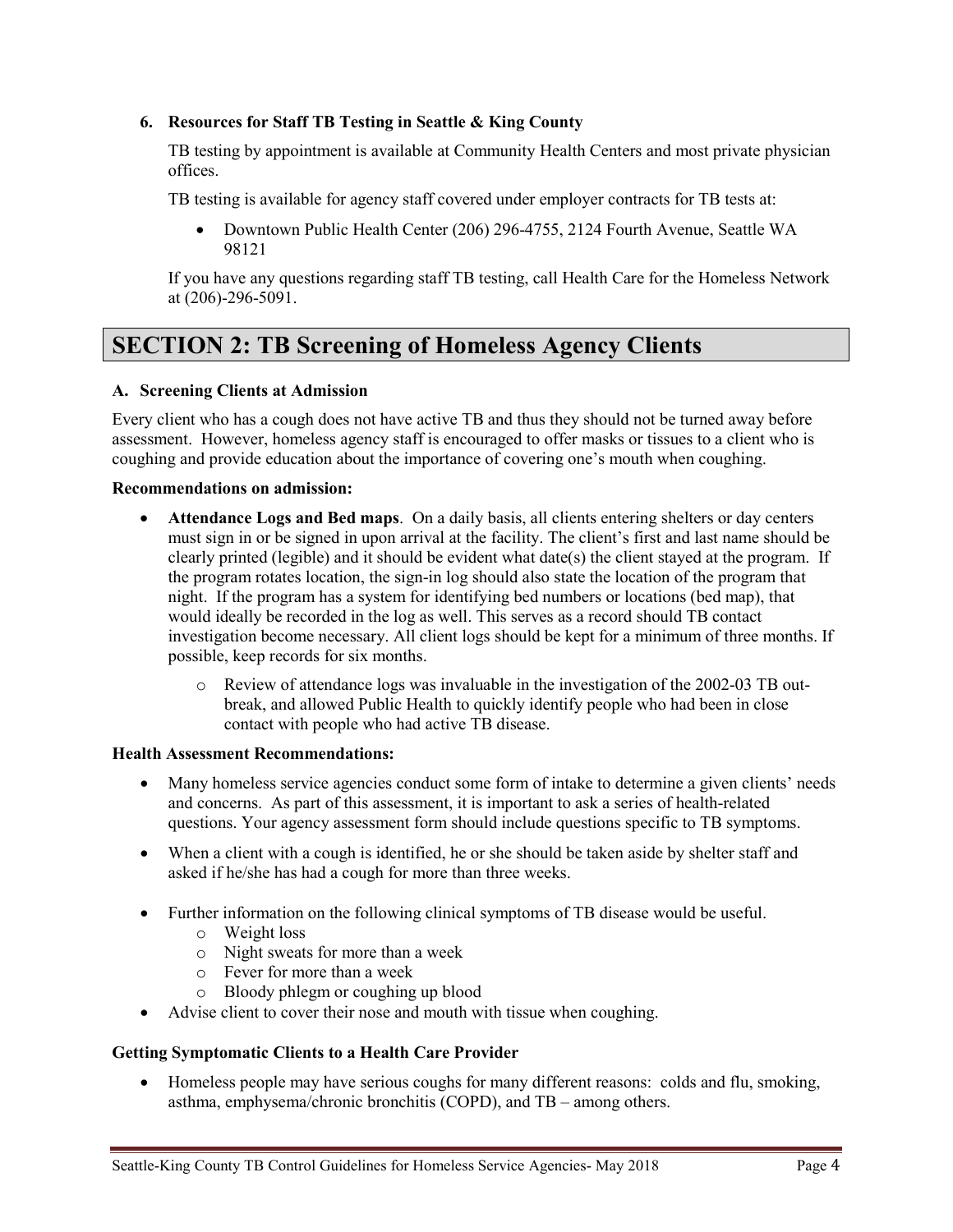- All clients with a chronic cough for three weeks or more should have the cough evaluated by a medical provider.
- Each agency may have different procedures in place for referring sick clients to health care. If the client has a regular primary care provider, he or she should see that provider as soon as possible, ideally within 48 hours. If feasible, send the client by cab to a health care appointment, asking them to use a mask or tissue in the cab and in the clinic waiting area.
- If your program has an on-site nurse on duty, refer the client there.
- In downtown Seattle, two clinics have same-day appointments available on weekdays.
	- $\circ$  Pioneer Square Clinic (206-744-1500): clients should arrive as close to 7:00 a.m. as possible (8:00 a.m. on Wednesdays) to get an appointment that day. Please verify the info before referring your clients.
	- $\circ$  Third Avenue Center (206-521-1231): clients should arrive at 7 am or 1 pm for morning or afternoon appointments. . Please verify the info before referring your clients.
- Note that symptoms such as coughing up blood, persistent chest pain, or shortness of breath can be serious and clients should be evaluated as soon as possible. Help arrange an appointment that same day, or send the client to Harborview Medical Center Emergency Department and be sure to supply them with masks and tissues.

The chart below provides general referral guidelines and recommendations for medical evaluation of symptomatic clients.



Agencies that work with homeless people should be alert to changes in people's health status and link sick clients to health care through Harborview Medical Center, Pioneer Square Clinic, Pike Market Medical Clinic, Third Avenue Center or a community or public health clinic.